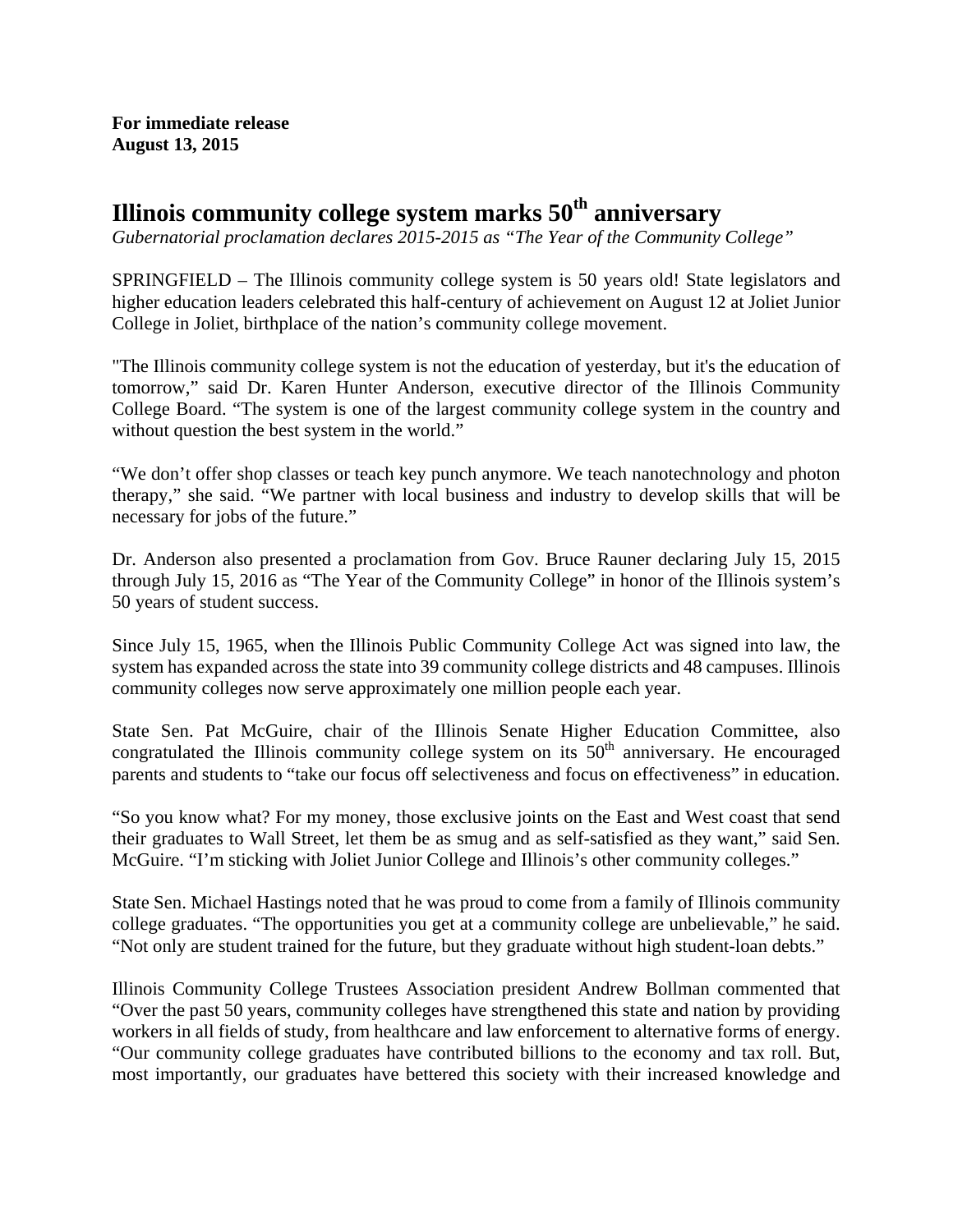responsibility to the community," said Bollman, a graduate and former student trustee of Sauk Valley Community College in Dixon.

JJC president Dr. Debra Daniels said that as the nation's first public community college, Joliet Junior College was honored to host the launch of the 50th anniversary observance of the Illinois Public Community College Act.

"Together the Illinois community colleges educate and train the workforce for our communities, which is necessary to the economic health of our state," said Dr. Daniels. "We, at JJC, are proud to be a part of the Illinois community college system."

JJC student Eric Wilhelmi shared how he grew from an uninterested high school senior to president of the college's Student Government Association. "This place has just been riddled with opportunities," said Wilhelmi, who described his experience at JJC as "transformative."

"I was told this was going to be a springboard to my future but I would not insult my institution like that. To call it a springboard would imply it is something that's beneath you, that's something that you put your feet on, but this has been a first class ticket to a future," he said.

Organizations participating in the  $50<sup>th</sup>$  anniversary observance include the Illinois Community College Board, the Illinois Community College Trustees Association, the Illinois Council of Community College Presidents, the Illinois Council of Community College Administrators, the Illinois Community College Faculty Association, and the National Council of Public Relations and Marketing.

## **For more information, contact:**

Matt Berry, Illinois Community College Board, (217) 785-7411, matt.berry@illinois.gov Kim Villanueva, Illinois Community College Trustees Association, (217) 528-2858, kvillanueva@communitycolleges.org

# # # # # #

## **Suggested Photo Captions**

**Photo 1:** Illinois legislators and community college leaders join together at Joliet Junior College to mark the 50<sup>th</sup> Anniversary of the Illinois Community College System. Pictured from left to right: State Senator Pat McGuire, 43rd District, Chair of the Senate Higher Education Committee; Dr. Karen Hunter Anderson, Executive Director of the Illinois Community College Board; Eric Wilhelmi, President of Student Government Association, Joliet Junior College; State Senator Michael Hastings, 19<sup>th</sup> District; Dr. Debra Daniels, President of Joliet Junior College; and Andrew Bollman, President of the Illinois Community College Trustees Association

**Photo 2:** Dr. Karen Hunter Anderson, Executive Director of the Illinois Community College Board presents a proclamation from Gov. Bruce Rauner declaring July 15, 2015 through July 15,